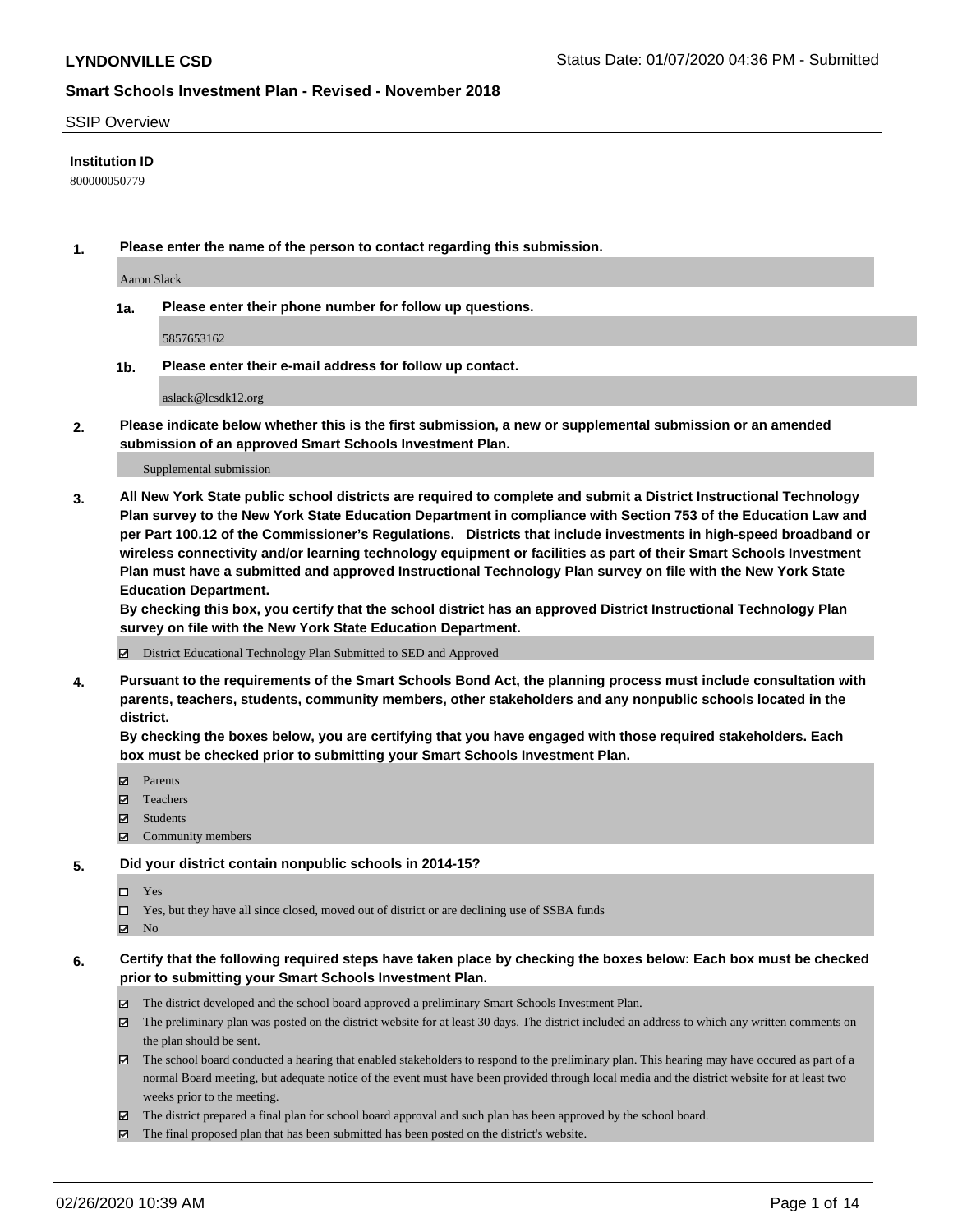### SSIP Overview

**6a. Please upload the proposed Smart Schools Investment Plan (SSIP) that was posted on the district's website, along with any supporting materials. Note that this should be different than your recently submitted Educational Technology Survey. The Final SSIP, as approved by the School Board, should also be posted on the website and remain there during the course of the projects contained therein.**

Smart\_Schools\_Investment\_Plan\_-\_LYNDONVILLE\_CSD.pdf smart schools investment plan- 2016-17, submission #3 (equipment).pdf

**6b. Enter the webpage address where the final Smart Schools Investment Plan is posted. The Plan should remain posted for the life of the included projects.**

https://core-docs.s3.amazonaws.com/documents/asset/uploaded\_file/270271/Smart\_Schools\_Investment\_Plan\_-\_LYNDONVILLE\_CSD.pdf

**7. Please enter an estimate of the total number of students and staff that will benefit from this Smart Schools Investment Plan based on the cumulative projects submitted to date.**

630

**8. An LEA/School District may partner with one or more other LEA/School Districts to form a consortium to pool Smart Schools Bond Act funds for a project that meets all other Smart School Bond Act requirements. Each school district participating in the consortium will need to file an approved Smart Schools Investment Plan for the project and submit a signed Memorandum of Understanding that sets forth the details of the consortium including the roles of each respective district.**

 $\Box$  The district plans to participate in a consortium to partner with other school district(s) to implement a Smart Schools project.

**9. Please enter the name and 6-digit SED Code for each LEA/School District participating in the Consortium.**

| <b>Partner LEA/District</b> | <b>ISED BEDS Code</b> |
|-----------------------------|-----------------------|
| (No Response)               | (No Response)         |

**10. Please upload a signed Memorandum of Understanding with all of the participating Consortium partners.**

(No Response)

**11. Your district's Smart Schools Bond Act Allocation is:**

\$733,151

**12. Final 2014-15 BEDS Enrollment to calculate Nonpublic Sharing Requirement**

|              | Public Enrollment | l Nonpublic Enrollment | Total Enrollment | I Nonpublic Percentage |
|--------------|-------------------|------------------------|------------------|------------------------|
| l Enrollment | 599               |                        | 599.00           | 0.00                   |

**13. This table compares each category budget total, as entered in that category's page, to the total expenditures listed in the category's expenditure table. Any discrepancies between the two must be resolved before submission.**

|                                                 | Sub-Allocations | <b>Expenditure Totals</b> | Difference |
|-------------------------------------------------|-----------------|---------------------------|------------|
| School Connectivity                             | 0.00            | 0.00                      | 0.00       |
| Connectivity Projects for<br><b>Communities</b> | 0.00            | 0.00                      | 0.00       |
| Classroom Technology                            | 89,900.00       | 89,900.00                 | 0.00       |
| Pre-Kindergarten Classrooms                     | 0.00            | 0.00                      | 0.00       |
| Replace Transportable<br><b>Classrooms</b>      | 0.00            | 0.00                      | 0.00       |
| High-Tech Security Features                     | 0.00            | 0.00                      | 0.00       |
| Nonpublic Loan                                  | 0.00            | 0.00                      | 0.00       |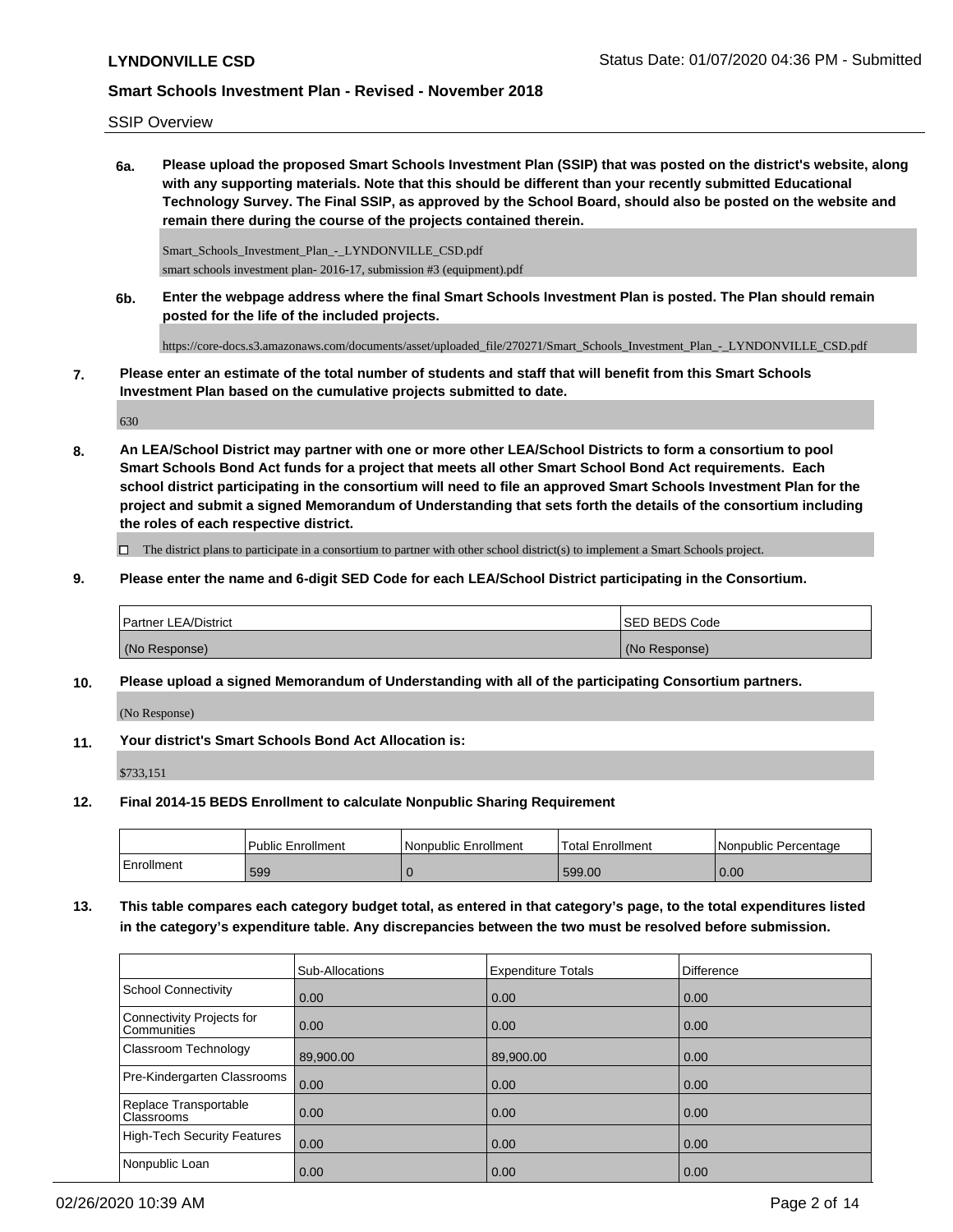SSIP Overview

|         | Sub-Allocations | l Expenditure Totals | Difference |
|---------|-----------------|----------------------|------------|
| Totals: | 89,900          | 89,900               | 0          |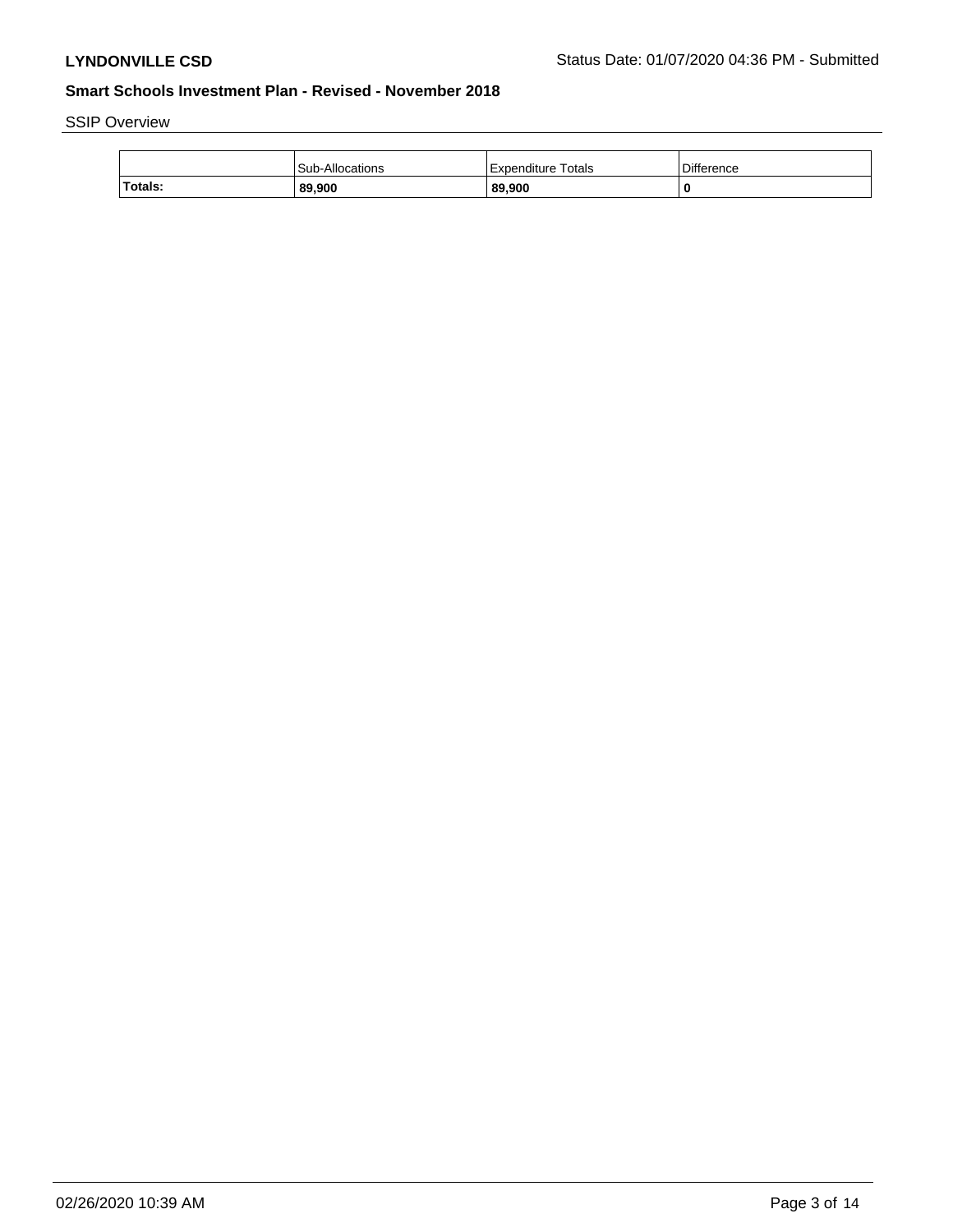School Connectivity

- **1. In order for students and faculty to receive the maximum benefit from the technology made available under the Smart Schools Bond Act, their school buildings must possess sufficient connectivity infrastructure to ensure that devices can be used during the school day. Smart Schools Investment Plans must demonstrate that:**
	- **• sufficient infrastructure that meets the Federal Communications Commission's 100 Mbps per 1,000 students standard currently exists in the buildings where new devices will be deployed, or**
	- **• is a planned use of a portion of Smart Schools Bond Act funds, or**
	- **• is under development through another funding source.**

**Smart Schools Bond Act funds used for technology infrastructure or classroom technology investments must increase the number of school buildings that meet or exceed the minimum speed standard of 100 Mbps per 1,000 students and staff within 12 months. This standard may be met on either a contracted 24/7 firm service or a "burstable" capability. If the standard is met under the burstable criteria, it must be:**

**1. Specifically codified in a service contract with a provider, and**

**2. Guaranteed to be available to all students and devices as needed, particularly during periods of high demand, such as computer-based testing (CBT) periods.**

**Please describe how your district already meets or is planning to meet this standard within 12 months of plan submission.**

(No Response)

**1a. If a district believes that it will be impossible to meet this standard within 12 months, it may apply for a waiver of this requirement, as described on the Smart Schools website. The waiver must be filed and approved by SED prior to submitting this survey.**

 $\Box$  By checking this box, you are certifying that the school district has an approved waiver of this requirement on file with the New York State Education Department.

**2. Connectivity Speed Calculator (Required). If the district currently meets the required speed, enter "Currently Met" in the last box: Expected Date When Required Speed Will be Met.**

|                  | l Number of     | Required Speed | Current Speed in | Expected Speed | Expected Date                           |
|------------------|-----------------|----------------|------------------|----------------|-----------------------------------------|
|                  | <b>Students</b> | In Mbps        | l Mbps           | to be Attained | When Required                           |
|                  |                 |                |                  |                | l Within 12 Months ISpeed Will be Met l |
| Calculated Speed | (No Response)   | 0.00           | (No Response)    | (No Response)  | (No Response)                           |

**3. Describe how you intend to use Smart Schools Bond Act funds for high-speed broadband and/or wireless connectivity projects in school buildings.**

(No Response)

**4. Describe the linkage between the district's District Instructional Technology Plan and how the proposed projects will improve teaching and learning. (There should be a link between your response to this question and your responses to Question 1 in Section IV - NYSED Initiatives Alignment: "Explain how the district use of instructional technology will serve as a part of a comprehensive and sustained effort to support rigorous academic standards attainment and performance improvement for students."** 

**Your answer should also align with your answers to the questions in Section II - Strategic Technology Planning and the associated Action Steps in Section III - Action Plan.)**

(No Response)

**5. If the district wishes to have students and staff access the Internet from wireless devices within the school building, or in close proximity to it, it must first ensure that it has a robust Wi-Fi network in place that has sufficient bandwidth to meet user demand.**

**Please describe how you have quantified this demand and how you plan to meet this demand.**

(No Response)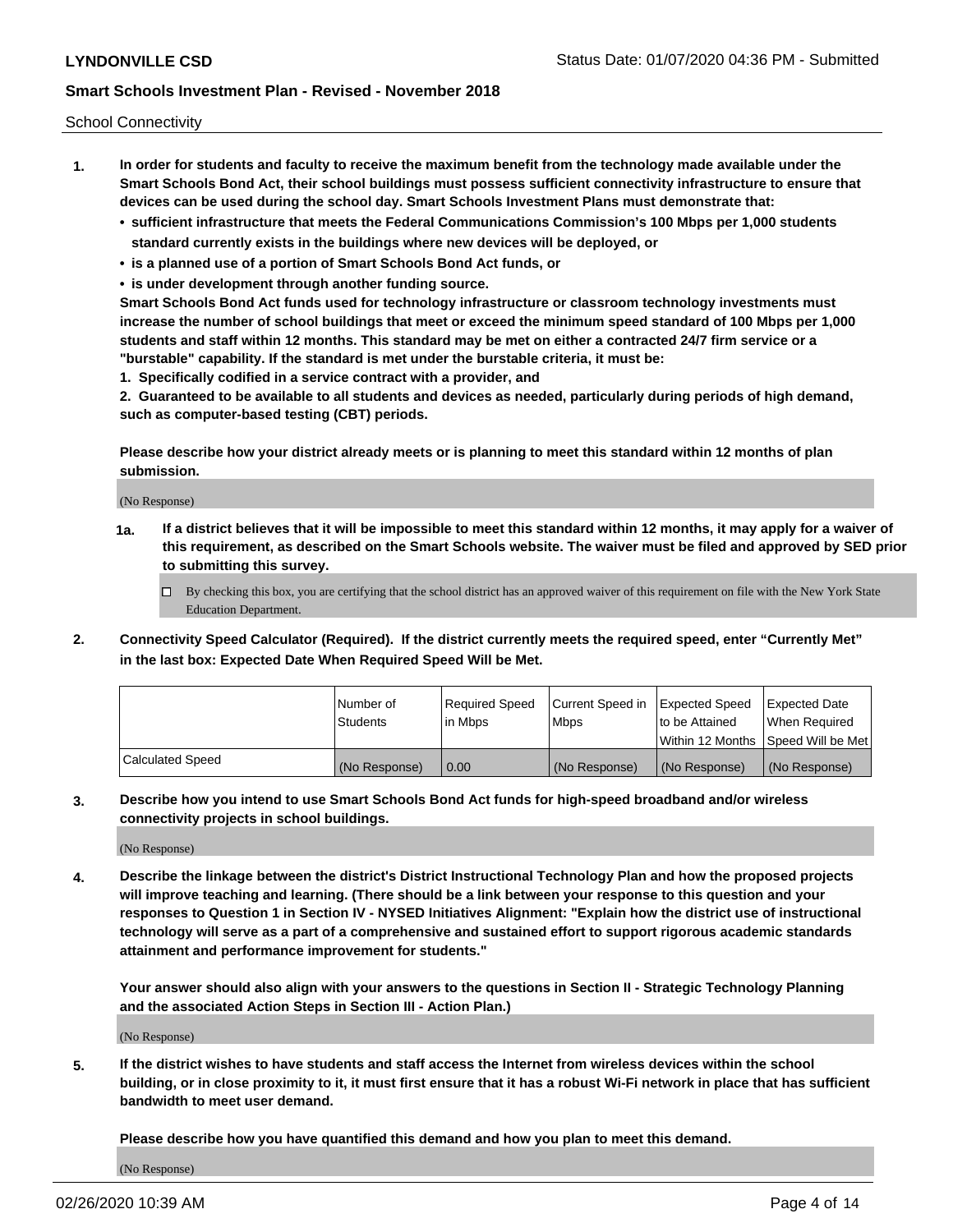School Connectivity

**6. Smart Schools plans with any expenditures in the School Connectivity category require a project number from the Office of Facilities Planning. Districts must submit an SSBA LOI and receive project numbers prior to submitting the SSIP. As indicated on the LOI, some projects may be eligible for a streamlined review and will not require a building permit.**

**Please indicate on a separate row each project number given to you by the Office of Facilities Planning.**

| Project Number |  |
|----------------|--|
| (No Response)  |  |

**7. Certain high-tech security and connectivity infrastructure projects may be eligible for an expedited review process as determined by the Office of Facilities Planning.**

### **Was your project deemed eligible for streamlined review?**

(No Response)

#### **8. Include the name and license number of the architect or engineer of record.**

| Name          | License Number |
|---------------|----------------|
| (No Response) | (No Response)  |

#### **9. Public Expenditures – Loanable (Counts toward the nonpublic loan calculation)**

| Select the allowable expenditure type.<br>Repeat to add another item under each type. | <b>PUBLIC</b> Items to be<br>l Purchased | Quantity           | Cost Per Item    | <b>Total Cost</b> |
|---------------------------------------------------------------------------------------|------------------------------------------|--------------------|------------------|-------------------|
| (No Response)                                                                         | (No Response)                            | l (No<br>Response) | (No<br>Response) | $\overline{0.00}$ |
|                                                                                       |                                          | 0                  | 0.00             |                   |

### **10. Public Expenditures – Non-Loanable (Does not count toward nonpublic loan calculation)**

| Select the allowable expenditure<br>type.<br>Repeat to add another item under<br>each type. | <b>PUBLIC</b> Items to be purchased | Quantity      | Cost per Item | <b>Total Cost</b> |
|---------------------------------------------------------------------------------------------|-------------------------------------|---------------|---------------|-------------------|
| (No Response)                                                                               | (No Response)                       | (No Response) | (No Response) | 0.00              |
|                                                                                             |                                     |               | 0.00          |                   |

#### **11. Final 2014-15 BEDS Enrollment to calculate Nonpublic Sharing Requirement (no changes allowed.)**

|            | Public Enrollment | l Nonpublic Enrollment | <b>Total Enrollment</b> | Nonpublic Percentage |
|------------|-------------------|------------------------|-------------------------|----------------------|
| Enrollment | 599               |                        | 599.00                  | 0.00                 |

#### **12. Total Public Budget - Loanable (Counts toward the nonpublic loan calculation)**

|                                                      | Public Allocations | <b>Estimated Nonpublic Loan</b><br>Amount | Estimated Total Sub-Allocations |
|------------------------------------------------------|--------------------|-------------------------------------------|---------------------------------|
| Network/Access Costs                                 | (No Response)      | 0.00                                      | 0.00                            |
| School Internal Connections and<br><b>Components</b> | (No Response)      | 0.00                                      | 0.00                            |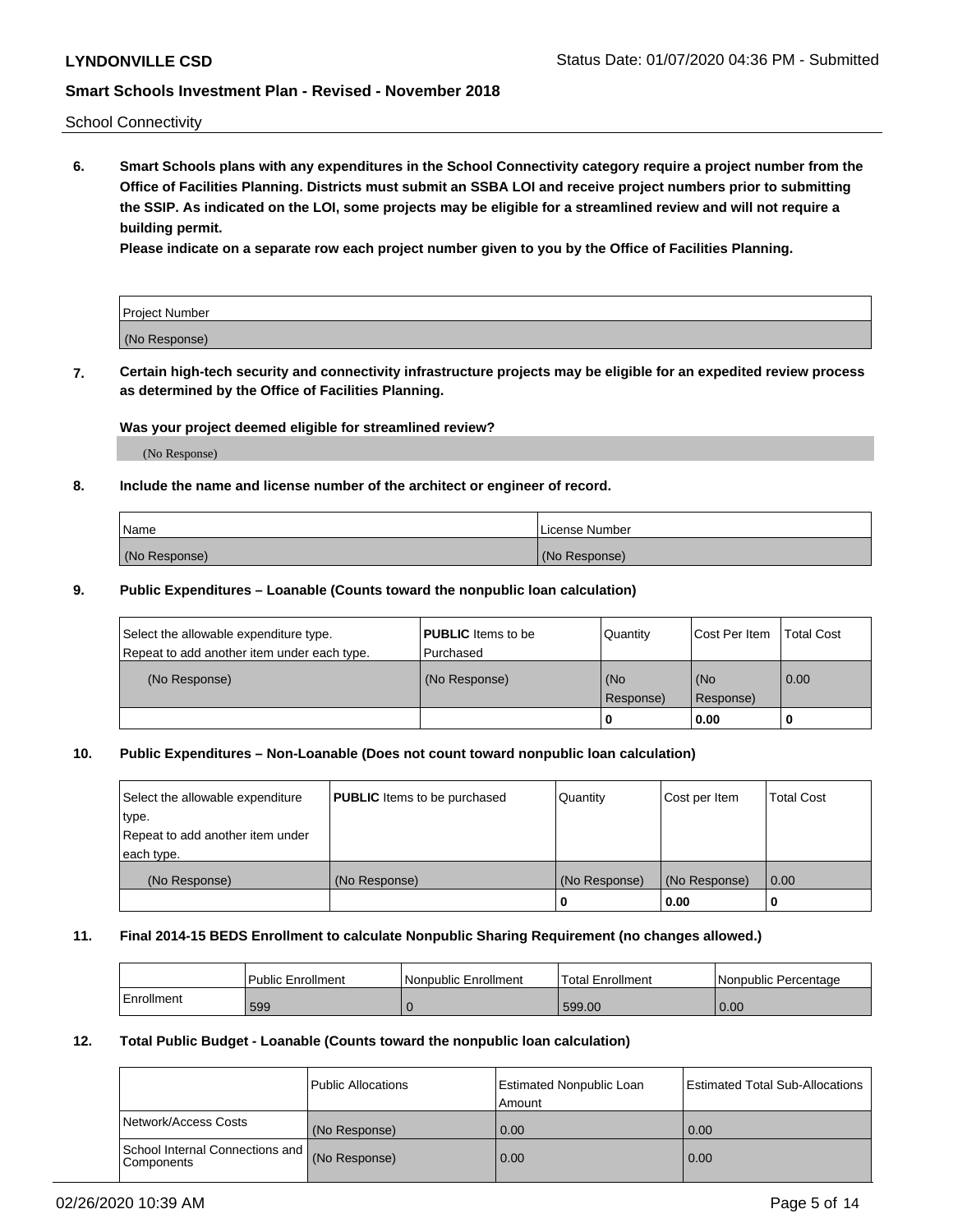School Connectivity

|         | Public Allocations | <b>Estimated Nonpublic Loan</b><br>Amount | <b>Estimated Total Sub-Allocations</b> |
|---------|--------------------|-------------------------------------------|----------------------------------------|
| l Other | (No Response)      | 0.00                                      | 0.00                                   |
| Totals: | 0.00               | 0                                         |                                        |

## **13. Total Public Budget – Non-Loanable (Does not count toward the nonpublic loan calculation)**

|                                                   | Sub-<br>Allocation |
|---------------------------------------------------|--------------------|
| Network/Access Costs                              | (No Response)      |
| <b>Outside Plant Costs</b>                        | (No Response)      |
| <b>School Internal Connections and Components</b> | (No Response)      |
| Professional Services                             | (No Response)      |
| Testing                                           | (No Response)      |
| <b>Other Upfront Costs</b>                        | (No Response)      |
| <b>Other Costs</b>                                | (No Response)      |
| <b>Totals:</b>                                    | 0.00               |

# **14. School Connectivity Totals**

|                          | Total Sub-Allocations |
|--------------------------|-----------------------|
| Total Loanable Items     | 0.00                  |
| Total Non-Ioanable Items | 0.00                  |
| Totals:                  |                       |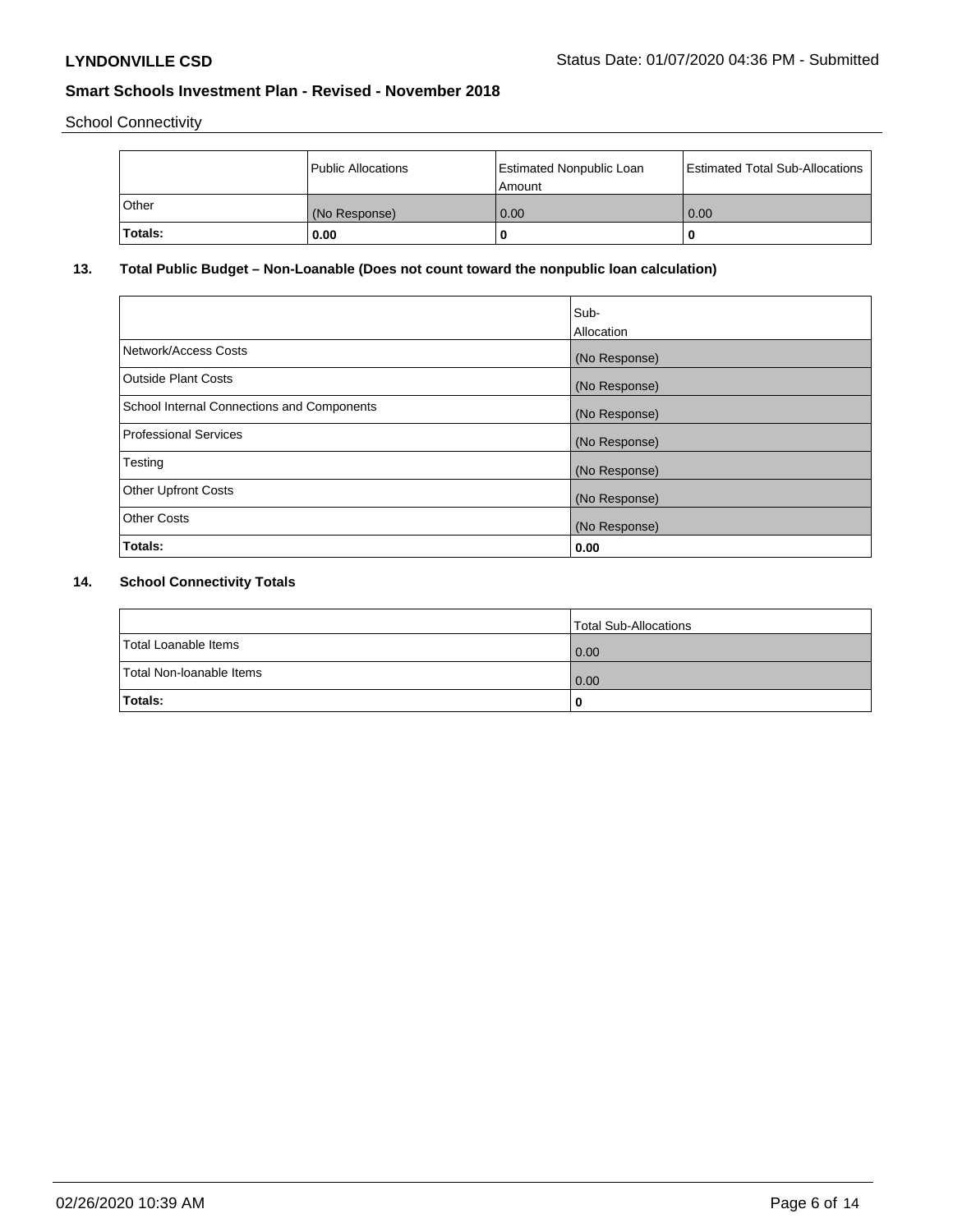Community Connectivity (Broadband and Wireless)

**1. Describe how you intend to use Smart Schools Bond Act funds for high-speed broadband and/or wireless connectivity projects in the community.**

(No Response)

**2. Please describe how the proposed project(s) will promote student achievement and increase student and/or staff access to the Internet in a manner that enhances student learning and/or instruction outside of the school day and/or school building.**

(No Response)

**3. Community connectivity projects must comply with all the necessary local building codes and regulations (building and related permits are not required prior to plan submission).**

 $\Box$  I certify that we will comply with all the necessary local building codes and regulations.

**4. Please describe the physical location of the proposed investment.**

(No Response)

**5. Please provide the initial list of partners participating in the Community Connectivity Broadband Project, along with their Federal Tax Identification (Employer Identification) number.**

| <b>Project Partners</b> | l Federal ID # |
|-------------------------|----------------|
| (No Response)           | (No Response)  |

**6. Please detail the type, quantity, per unit cost and total cost of the eligible items under each sub-category.**

| Select the allowable expenditure | Item to be purchased | Quantity      | Cost per Item | <b>Total Cost</b> |
|----------------------------------|----------------------|---------------|---------------|-------------------|
| type.                            |                      |               |               |                   |
| Repeat to add another item under |                      |               |               |                   |
| each type.                       |                      |               |               |                   |
| (No Response)                    | (No Response)        | (No Response) | (No Response) | 0.00              |
|                                  |                      | o             | 0.00          |                   |

**7. If you are submitting an allocation for Community Connectivity, complete this table.**

**Note that the calculated Total at the bottom of the table must equal the Total allocation for this category that you entered in the SSIP Overview overall budget.**

|                                    | Sub-Allocation |
|------------------------------------|----------------|
| Network/Access Costs               | (No Response)  |
| Outside Plant Costs                | (No Response)  |
| <b>Tower Costs</b>                 | (No Response)  |
| <b>Customer Premises Equipment</b> | (No Response)  |
| <b>Professional Services</b>       | (No Response)  |
| Testing                            | (No Response)  |
| <b>Other Upfront Costs</b>         | (No Response)  |
| <b>Other Costs</b>                 | (No Response)  |
| Totals:                            | 0.00           |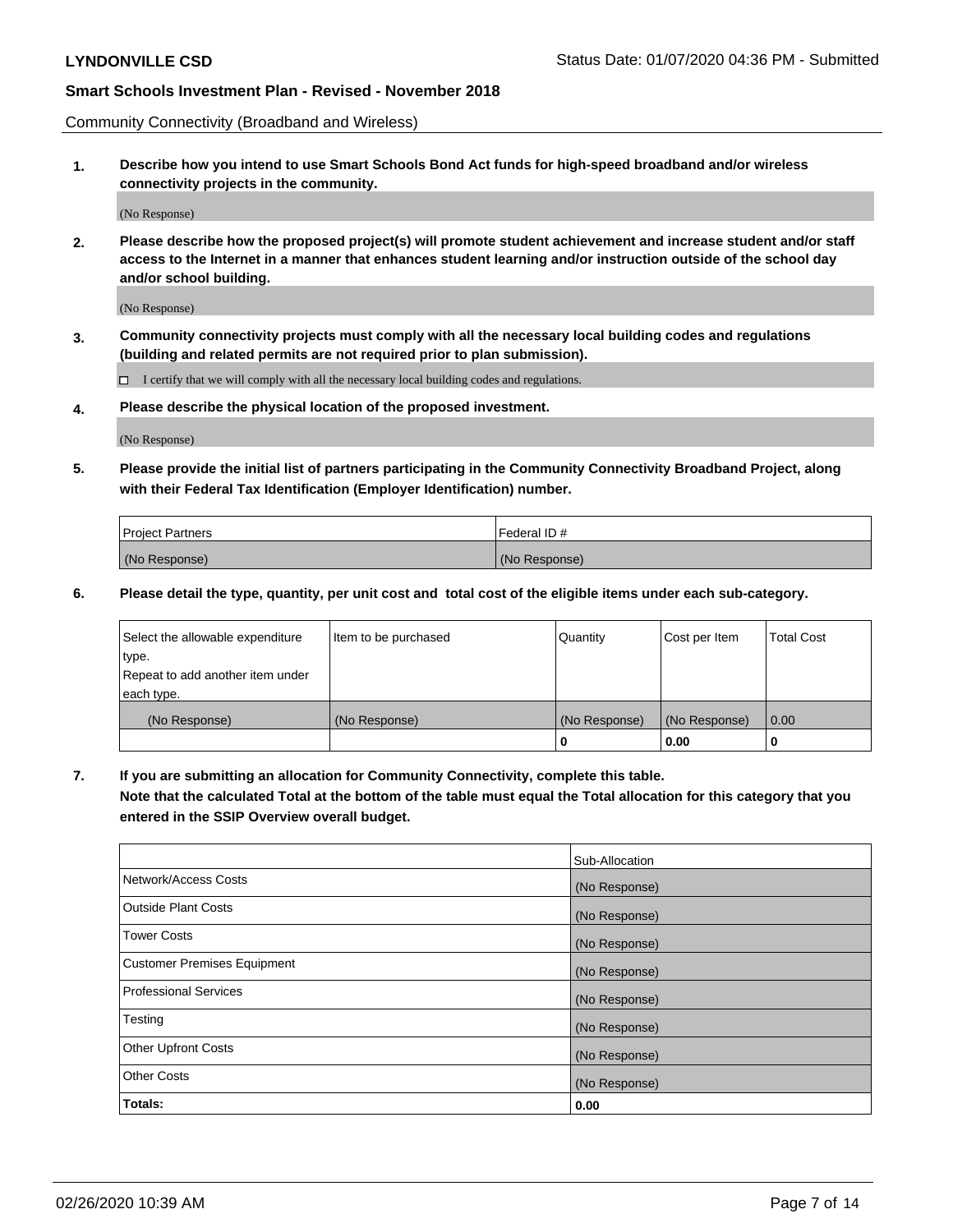#### Classroom Learning Technology

**1. In order for students and faculty to receive the maximum benefit from the technology made available under the Smart Schools Bond Act, their school buildings must possess sufficient connectivity infrastructure to ensure that devices can be used during the school day. Smart Schools Investment Plans must demonstrate that sufficient infrastructure that meets the Federal Communications Commission's 100 Mbps per 1,000 students standard currently exists in the buildings where new devices will be deployed, or is a planned use of a portion of Smart Schools Bond Act funds, or is under development through another funding source. Smart Schools Bond Act funds used for technology infrastructure or classroom technology investments must increase the number of school buildings that meet or exceed the minimum speed standard of 100 Mbps per 1,000 students and staff within 12 months. This standard may be met on either a contracted 24/7 firm service or a "burstable" capability. If the standard is met under the burstable criteria, it must be: 1. Specifically codified in a service contract with a provider, and**

**2. Guaranteed to be available to all students and devices as needed, particularly during periods of high demand, such as computer-based testing (CBT) periods.**

**Please describe how your district already meets or is planning to meet this standard within 12 months of plan submission.**

The District recently undertook a significant upgrade to its network infrastructure that will exceed the recommended minimum standards for connectivity speed. The capacity of the telecommunications line coming into the district hub exceeds 1 Gbps. Specifications of the network, including connectivity speed and wireless coverage, have been significantly upgraded to prepare for implementation of a 1:1 device program deployment and ensure that the network is prepared to meet substantially more robust user traffic.

- **1a. If a district believes that it will be impossible to meet this standard within 12 months, it may apply for a waiver of this requirement, as described on the Smart Schools website. The waiver must be filed and approved by SED prior to submitting this survey.**
	- $\Box$  By checking this box, you are certifying that the school district has an approved waiver of this requirement on file with the New York State Education Department.
- **2. Connectivity Speed Calculator (Required). If the district currently meets the required speed, enter "Currently Met" in the last box: Expected Date When Required Speed Will be Met.**

|                  | l Number of<br><b>Students</b> | Required Speed<br>lin Mbps | Current Speed in Expected Speed<br><b>Mbps</b> | to be Attained                       | Expected Date<br>When Required |
|------------------|--------------------------------|----------------------------|------------------------------------------------|--------------------------------------|--------------------------------|
|                  |                                |                            |                                                | Within 12 Months   Speed Will be Met |                                |
| Calculated Speed | 525                            | 52.50                      | 52.5                                           | 75                                   | met                            |

**3. If the district wishes to have students and staff access the Internet from wireless devices within the school building, or in close proximity to it, it must first ensure that it has a robust Wi-Fi network in place that has sufficient bandwidth to meet user demand.**

**Please describe how you have quantified this demand and how you plan to meet this demand.**

The District's redesigned wireless access solution will ensure seamless, high performance internet access throughout the entire campus in anticipation of a 1:1 device initiative. Network testing will simulate peak internet traffic to ensure consistent performance. Wireless access points will meet or exceed the 802.11g standard, with 100% of instructional and administrative space being covered.

**4. All New York State public school districts are required to complete and submit an Instructional Technology Plan survey to the New York State Education Department in compliance with Section 753 of the Education Law and per Part 100.12 of the Commissioner's Regulations.**

**Districts that include educational technology purchases as part of their Smart Schools Investment Plan must have a submitted and approved Instructional Technology Plan survey on file with the New York State Education Department.**

 $\boxtimes$  By checking this box, you are certifying that the school district has an approved Instructional Technology Plan survey on file with the New York State Education Department.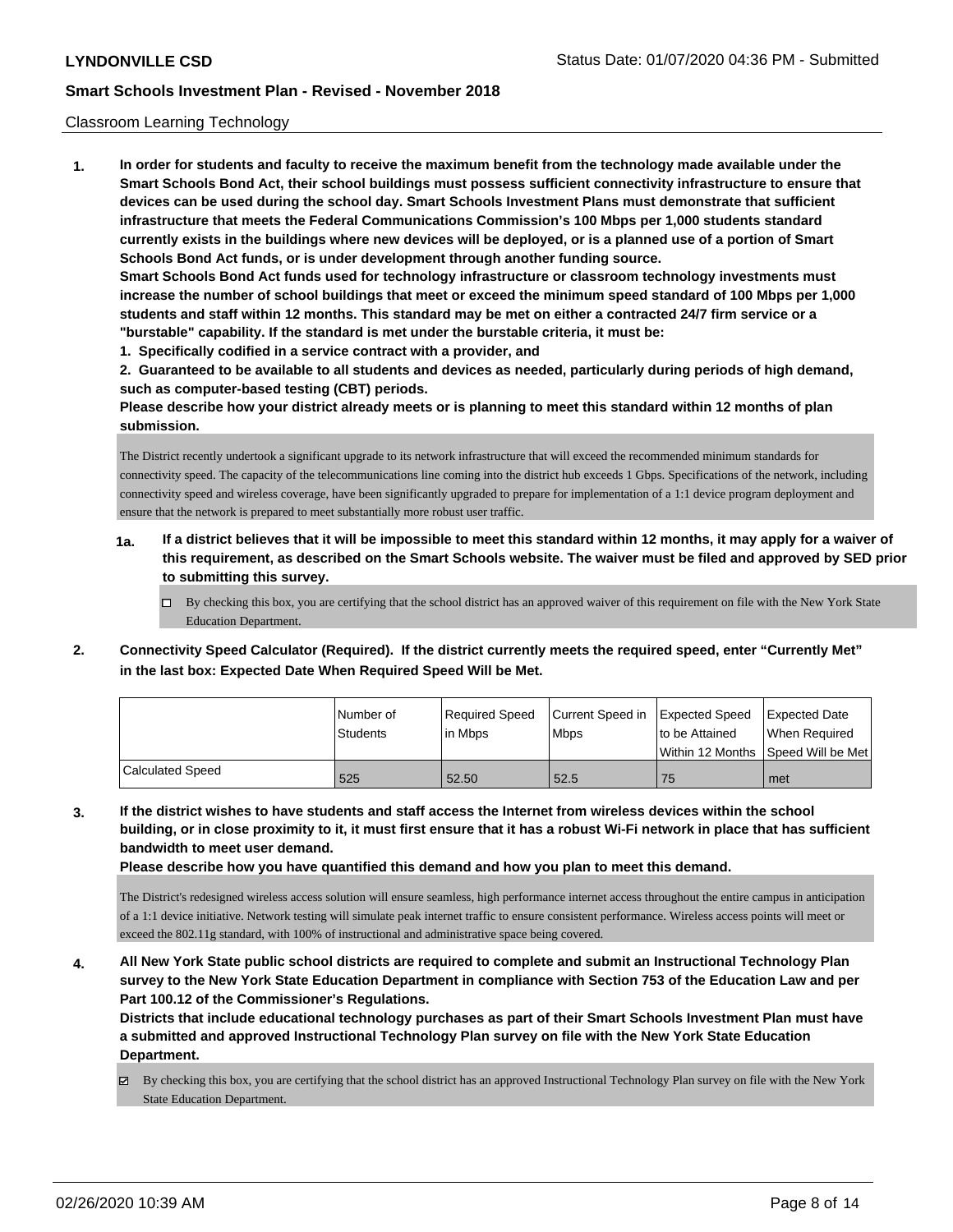#### Classroom Learning Technology

**5. Describe the devices you intend to purchase and their compatibility with existing or planned platforms or systems. Specifically address the adequacy of each facility's electrical, HVAC and other infrastructure necessary to install and support the operation of the planned technology.**

Newly acquired Chromebooks identified in this project will also include classroom charging stations. Upgraded classroom wiring and outlets have been installed to accommodate charging stations. Chromebooks will function seamlessly with the District's existing Google instructional environment and paperless initiative. The district has made substantial updates to their Wiring closets with HVAC and climate control. In a previous the district has upgraded its infrastructure to enable wifi access in each classroom. As the district pursues a 1-1 initiative these updates have increased access time via chromebooks.

#### **6. Describe how the proposed technology purchases will:**

- **> enhance differentiated instruction;**
- **> expand student learning inside and outside the classroom;**
- **> benefit students with disabilities and English language learners; and**
- **> contribute to the reduction of other learning gaps that have been identified within the district.**

**The expectation is that districts will place a priority on addressing the needs of students who struggle to succeed in a rigorous curriculum. Responses in this section should specifically address this concern and align with the district's Instructional Technology Plan (in particular Question 2 of E. Curriculum and Instruction: "Does the district's instructional technology plan address the needs of students with disabilities to ensure equitable access to instruction, materials and assessments?" and Question 3 of the same section: "Does the district's instructional technology plan address the provision of assistive technology specifically for students with disabilities to ensure access to and participation in the general curriculum?")**

**In addition, describe how the district ensures equitable access to instruction, materials and assessments and participation in the general curriculum for both SWD and English Language Learners/Multilingual Learners (ELL/MLL) students.**

District technology purchases will have a measurable impact upon differentiation of instruction and closing existing achievement gaps. Deployment of a 1:1 device project will immediately support students in the process of monitoring their individual academic progress via the student data portal to the student information system. This supports the District's existing process of individual academic goal setting and progress monitoring. Through the use of G-Suite, student access to resources and assignments will also be markedly increased, particularly through Google Classroom. All teachers have configured Google Classroom sites and are currently utilize them to expand student access to course resources, assignments, and tools for support and enrichment. Google Classroom is also utilized to foster collaboration within the school and faciltate access to materials associated with learning and credit recovery.

The District has identified and targeted several learning gaps, particularly those that have been identified through the NYS/ESSA accountability process. Foremost among these is the gap between students with disabilities and their non-disabled peers. The District's proposed technology expenditures will support students with disabilities, not only by providing enhanced access to resources, but by increasing opportunities for independent practice, personal productivity, and enhanced collaboration. Chromebooks, in conjunction with Google, also offer a wide range of accessibility and adaptive options, including text to speech and speech to text capability.

A growing learning gap in the District that has been identified via student assessment data reflects students' capacity to write effectively. This improvement opportunities exists among virtually all enrolled students. This device initiative will be tightly aligned to the District's approach to writing instruction, allowing more opportunities for frequent feedback, collaboration, and engagement in writing for a variety of audiences and purposes.

The District has a very small enrollment of ENL students, but this population has specialized learning needs. Chromebooks will give ELL students access to specific support tools. These include Newsela, Khan Academy, Voicethread, Google Translate as well as digital storytelling tools. Moreover, this investment will help to expand learning both in and outside the District by facilitating student access to a variety of resources designed to promote personalized learning and target students' individual areas of need. The primary resource for this work is the IXL system, which provides students and teachers with continuous diagnostic feedback while providing targeted practice in math and reading skills. Inside the classroom, we have integrated the Pearson envision 2.0 mathematics program. The program tools are heavily web-based and Chromebooks will allow our students to take fuller advantage if its functionality within the classroom and beyond.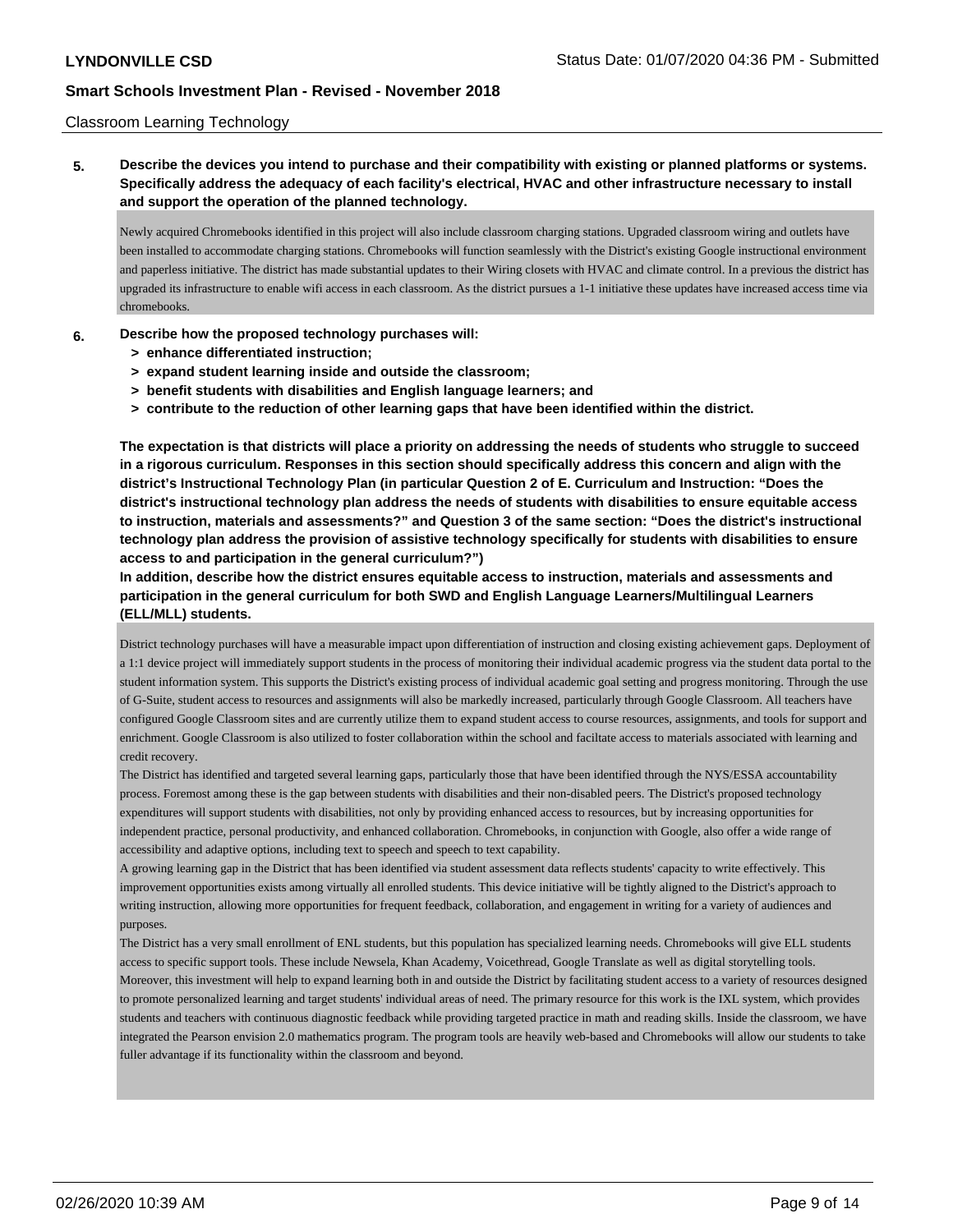#### Classroom Learning Technology

## **7. Where appropriate, describe how the proposed technology purchases will enhance ongoing communication with parents and other stakeholders and help the district facilitate technology-based regional partnerships, including distance learning and other efforts.**

Our community faces significant limitations in terms of access to technology resources. Our student information system parent portal is a vital communications link to the parents and guardians of our students. As a rural district, technology presents learning opportunities that are not otherwise feasible to provide within the community. The District is currently exploding Distance Learning opportunities through both a local university and through a private vendor.

**8. Describe the district's plan to provide professional development to ensure that administrators, teachers and staff can employ the technology purchased to enhance instruction successfully.**

**Note: This response should be aligned and expanded upon in accordance with your district's response to Question 1 of F. Professional Development of your Instructional Technology Plan: "Please provide a summary of professional development offered to teachers and staff, for the time period covered by this plan, to support technology to enhance teaching and learning. Please include topics, audience and method of delivery within your summary."**

A professional development needs analysis survey is administered twice annually in the District to determine areas of focus and inform the annual professional development plan. The District has steadily focused professional development time and resources on the areas of G-Suite, Google Drive, Google Docs, and the use of Chromebooks. BOCES staff have been engaged as technology professional developers, and a local teacher cadre has also been developed to provide supplemental support. The District will also be contracting with BOCES for a part-time technology integration specialist.

## **9. Districts must contact one of the SUNY/CUNY teacher preparation programs listed on the document on the left side of the page that supplies the largest number of the district's new teachers to request advice on innovative uses and best practices at the intersection of pedagogy and educational technology.**

 $\boxtimes$  By checking this box, you certify that you have contacted the SUNY/CUNY teacher preparation program that supplies the largest number of your new teachers to request advice on these issues.

**9a. Please enter the name of the SUNY or CUNY Institution that you contacted.**

SUNY Brockport

**9b. Enter the primary Institution phone number.**

(585) 395-2205

**9c. Enter the name of the contact person with whom you consulted and/or will be collaborating with on innovative uses of technology and best practices.**

Jeffery B. Linn, PhD

**10. To ensure the sustainability of technology purchases made with Smart Schools funds, districts must demonstrate a long-term plan to maintain and replace technology purchases supported by Smart Schools Bond Act funds. This sustainability plan shall demonstrate a district's capacity to support recurring costs of use that are ineligible for Smart Schools Bond Act funding such as device maintenance, technical support, Internet and wireless fees, maintenance of hotspots, staff professional development, building maintenance and the replacement of incidental items. Further, such a sustainability plan shall include a long-term plan for the replacement of purchased devices and equipment at the end of their useful life with other funding sources.**

By checking this box, you certify that the district has a sustainability plan as described above.

**11. Districts must ensure that devices purchased with Smart Schools Bond funds will be distributed, prepared for use, maintained and supported appropriately. Districts must maintain detailed device inventories in accordance with generally accepted accounting principles.**

By checking this box, you certify that the district has a distribution and inventory management plan and system in place.

**12. Please detail the type, quantity, per unit cost and total cost of the eligible items under each sub-category.**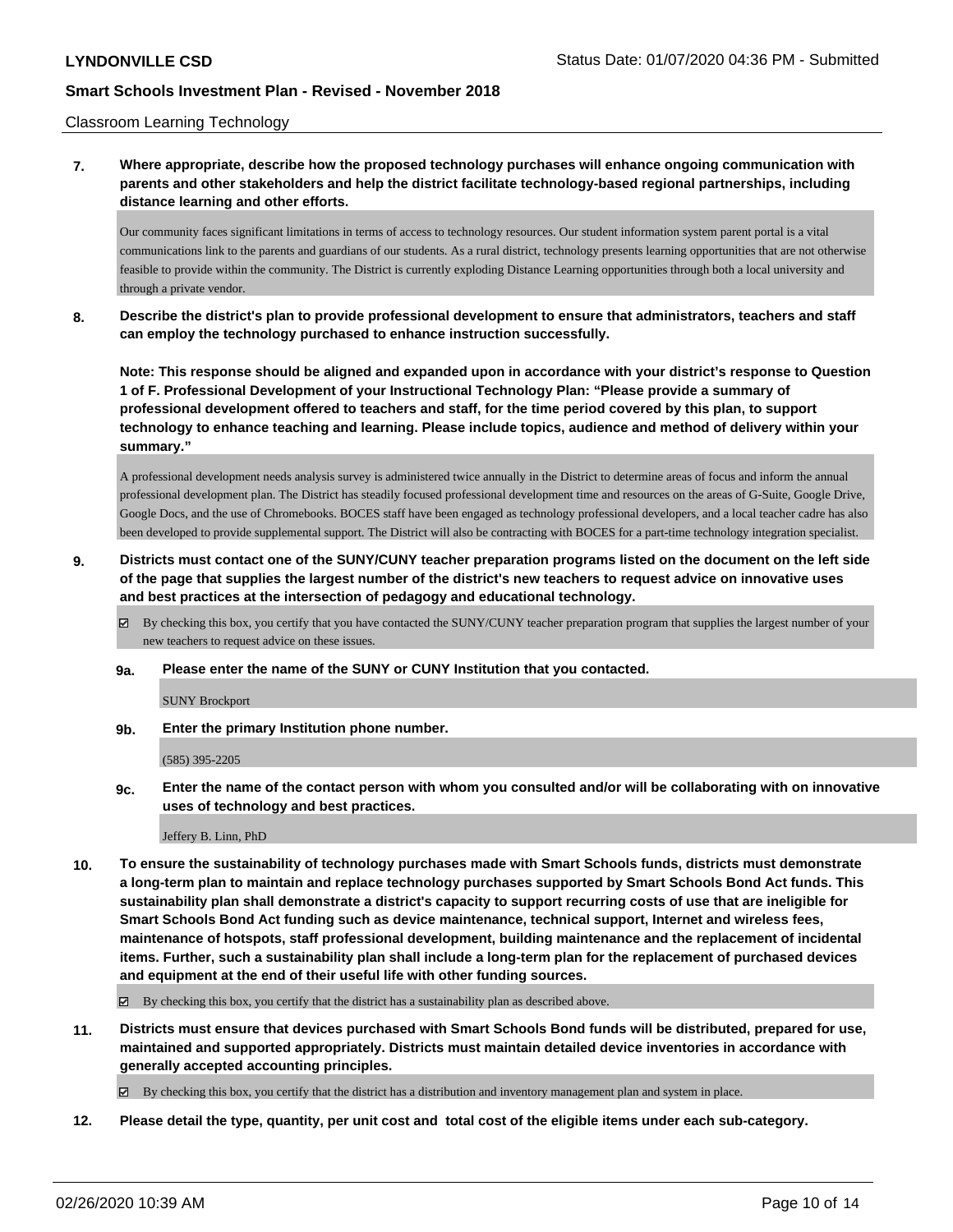Classroom Learning Technology

| Select the allowable expenditure | Item to be Purchased     | Quantity | Cost per Item | <b>Total Cost</b> |
|----------------------------------|--------------------------|----------|---------------|-------------------|
| type.                            |                          |          |               |                   |
| Repeat to add another item under |                          |          |               |                   |
| each type.                       |                          |          |               |                   |
| <b>Laptop Computers</b>          | <b>ACER Chromebook</b>   | 293      | 300.00        | 87,900.00         |
| <b>Other Costs</b>               | <b>Charging Stations</b> | 4        | 500.00        | 2,000.00          |
|                                  |                          | 297      | 800.00        | 89,900            |

### **13. Final 2014-15 BEDS Enrollment to calculate Nonpublic Sharing Requirement (no changes allowed.)**

|            | l Public Enrollment | Nonpublic Enrollment | Total Enrollment | l Nonpublic<br>l Percentage |
|------------|---------------------|----------------------|------------------|-----------------------------|
| Enrollment | 599                 |                      | 599.00           | 0.00                        |

### **14. If you are submitting an allocation for Classroom Learning Technology complete this table.**

|                          | Public School Sub-Allocation | <b>Estimated Nonpublic Loan</b><br>Amount<br>(Based on Percentage Above) | <b>Estimated Total Public and</b><br>Nonpublic Sub-Allocation |
|--------------------------|------------------------------|--------------------------------------------------------------------------|---------------------------------------------------------------|
| Interactive Whiteboards  | (No Response)                | 0.00                                                                     | 0.00                                                          |
| <b>Computer Servers</b>  | (No Response)                | 0.00                                                                     | 0.00                                                          |
| <b>Desktop Computers</b> | (No Response)                | 0.00                                                                     | 0.00                                                          |
| <b>Laptop Computers</b>  | 87,900.00                    | 0.00                                                                     | 87,900.00                                                     |
| <b>Tablet Computers</b>  | (No Response)                | 0.00                                                                     | 0.00                                                          |
| <b>Other Costs</b>       | 2,000.00                     | 0.00                                                                     | 2,000.00                                                      |
| Totals:                  | 89,900.00                    | 0                                                                        | 89,900                                                        |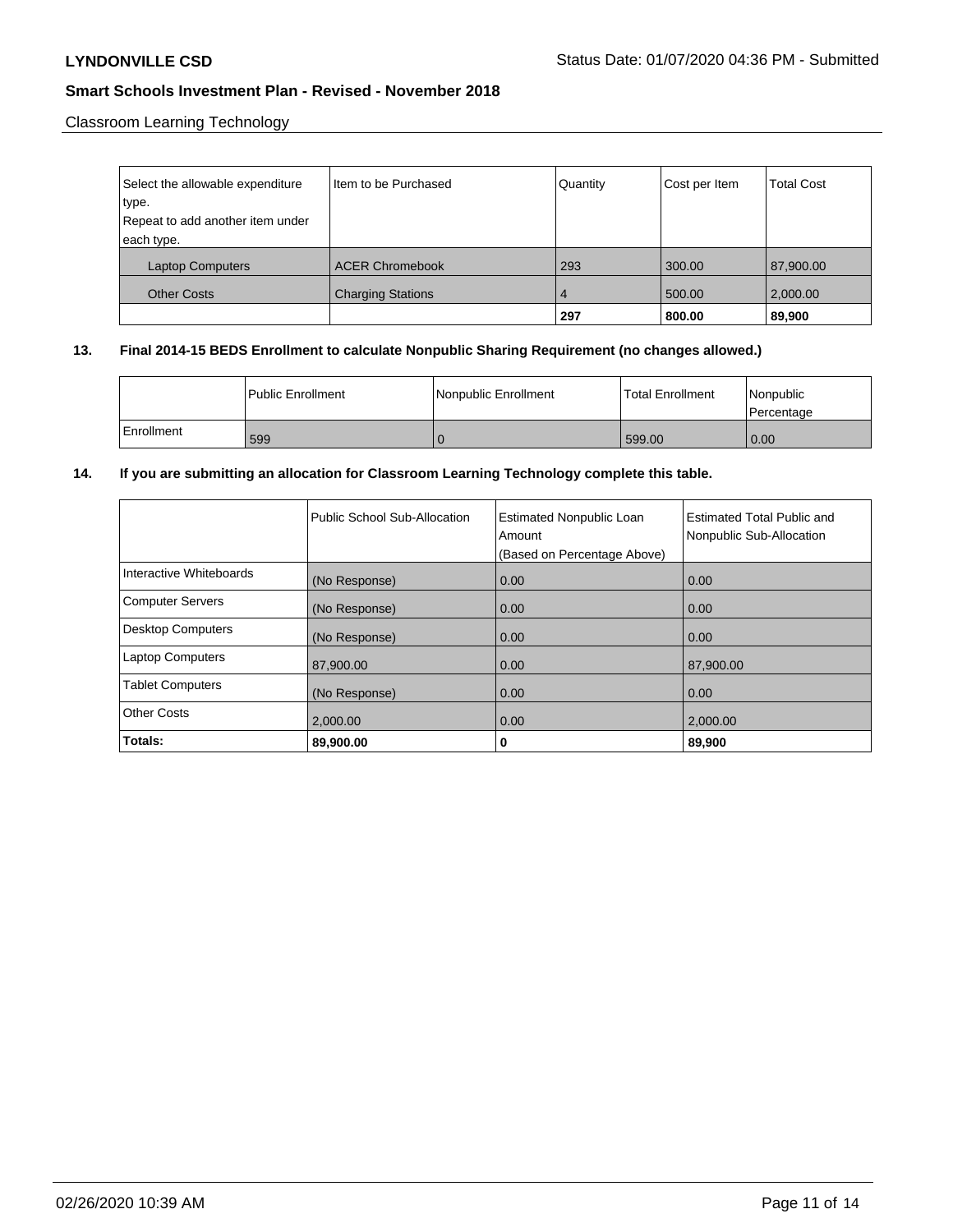#### Pre-Kindergarten Classrooms

**1. Provide information regarding how and where the district is currently serving pre-kindergarten students and justify the need for additional space with enrollment projections over 3 years.**

(No Response)

- **2. Describe the district's plan to construct, enhance or modernize education facilities to accommodate prekindergarten programs. Such plans must include:**
	- **Specific descriptions of what the district intends to do to each space;**
	- **An affirmation that new pre-kindergarten classrooms will contain a minimum of 900 square feet per classroom;**
	- **The number of classrooms involved;**
	- **The approximate construction costs per classroom; and**
	- **Confirmation that the space is district-owned or has a long-term lease that exceeds the probable useful life of the improvements.**

(No Response)

**3. Smart Schools Bond Act funds may only be used for capital construction costs. Describe the type and amount of additional funds that will be required to support ineligible ongoing costs (e.g. instruction, supplies) associated with any additional pre-kindergarten classrooms that the district plans to add.**

(No Response)

**4. All plans and specifications for the erection, repair, enlargement or remodeling of school buildings in any public school district in the State must be reviewed and approved by the Commissioner. Districts that plan capital projects using their Smart Schools Bond Act funds will undergo a Preliminary Review Process by the Office of Facilities Planning.**

**Please indicate on a separate row each project number given to you by the Office of Facilities Planning.**

| Project Number |  |
|----------------|--|
| (No Response)  |  |
|                |  |

**5. Please detail the type, quantity, per unit cost and total cost of the eligible items under each sub-category.**

| Select the allowable expenditure | Item to be purchased | Quantity      | Cost per Item | <b>Total Cost</b> |
|----------------------------------|----------------------|---------------|---------------|-------------------|
| type.                            |                      |               |               |                   |
| Repeat to add another item under |                      |               |               |                   |
| each type.                       |                      |               |               |                   |
| (No Response)                    | (No Response)        | (No Response) | (No Response) | 0.00              |
|                                  |                      | υ             | 0.00          |                   |

**6. If you have made an allocation for Pre-Kindergarten Classrooms, complete this table. Note that the calculated Total at the bottom of the table must equal the Total allocation for this category that you entered in the SSIP Overview overall budget.**

|                                          | Sub-Allocation |
|------------------------------------------|----------------|
| Construct Pre-K Classrooms               | (No Response)  |
| Enhance/Modernize Educational Facilities | (No Response)  |
| <b>Other Costs</b>                       | (No Response)  |
| Totals:                                  | 0.00           |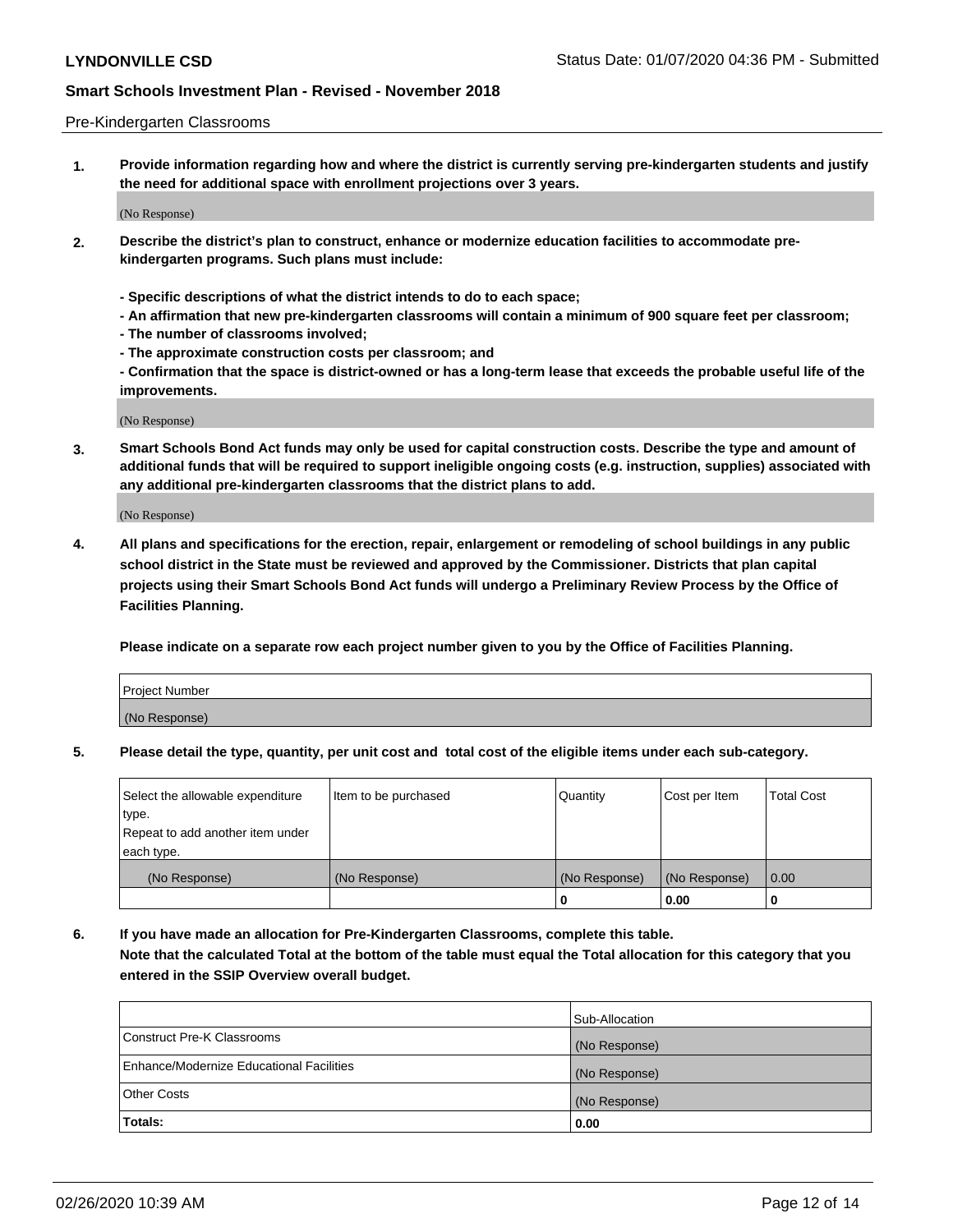Replace Transportable Classrooms

**1. Describe the district's plan to construct, enhance or modernize education facilities to provide high-quality instructional space by replacing transportable classrooms.**

(No Response)

**2. All plans and specifications for the erection, repair, enlargement or remodeling of school buildings in any public school district in the State must be reviewed and approved by the Commissioner. Districts that plan capital projects using their Smart Schools Bond Act funds will undergo a Preliminary Review Process by the Office of Facilities Planning.**

**Please indicate on a separate row each project number given to you by the Office of Facilities Planning.**

| Project Number |  |
|----------------|--|
|                |  |
|                |  |
|                |  |
| (No Response)  |  |
|                |  |
|                |  |

**3. For large projects that seek to blend Smart Schools Bond Act dollars with other funds, please note that Smart Schools Bond Act funds can be allocated on a pro rata basis depending on the number of new classrooms built that directly replace transportable classroom units.**

**If a district seeks to blend Smart Schools Bond Act dollars with other funds describe below what other funds are being used and what portion of the money will be Smart Schools Bond Act funds.**

(No Response)

**4. Please detail the type, quantity, per unit cost and total cost of the eligible items under each sub-category.**

| Select the allowable expenditure | Item to be purchased | Quantity      | Cost per Item | Total Cost |
|----------------------------------|----------------------|---------------|---------------|------------|
| ∣type.                           |                      |               |               |            |
| Repeat to add another item under |                      |               |               |            |
| each type.                       |                      |               |               |            |
| (No Response)                    | (No Response)        | (No Response) | (No Response) | 0.00       |
|                                  |                      | u             | 0.00          |            |

**5. If you have made an allocation for Replace Transportable Classrooms, complete this table. Note that the calculated Total at the bottom of the table must equal the Total allocation for this category that you entered in the SSIP Overview overall budget.**

|                                                | Sub-Allocation |
|------------------------------------------------|----------------|
| Construct New Instructional Space              | (No Response)  |
| Enhance/Modernize Existing Instructional Space | (No Response)  |
| Other Costs                                    | (No Response)  |
| Totals:                                        | 0.00           |